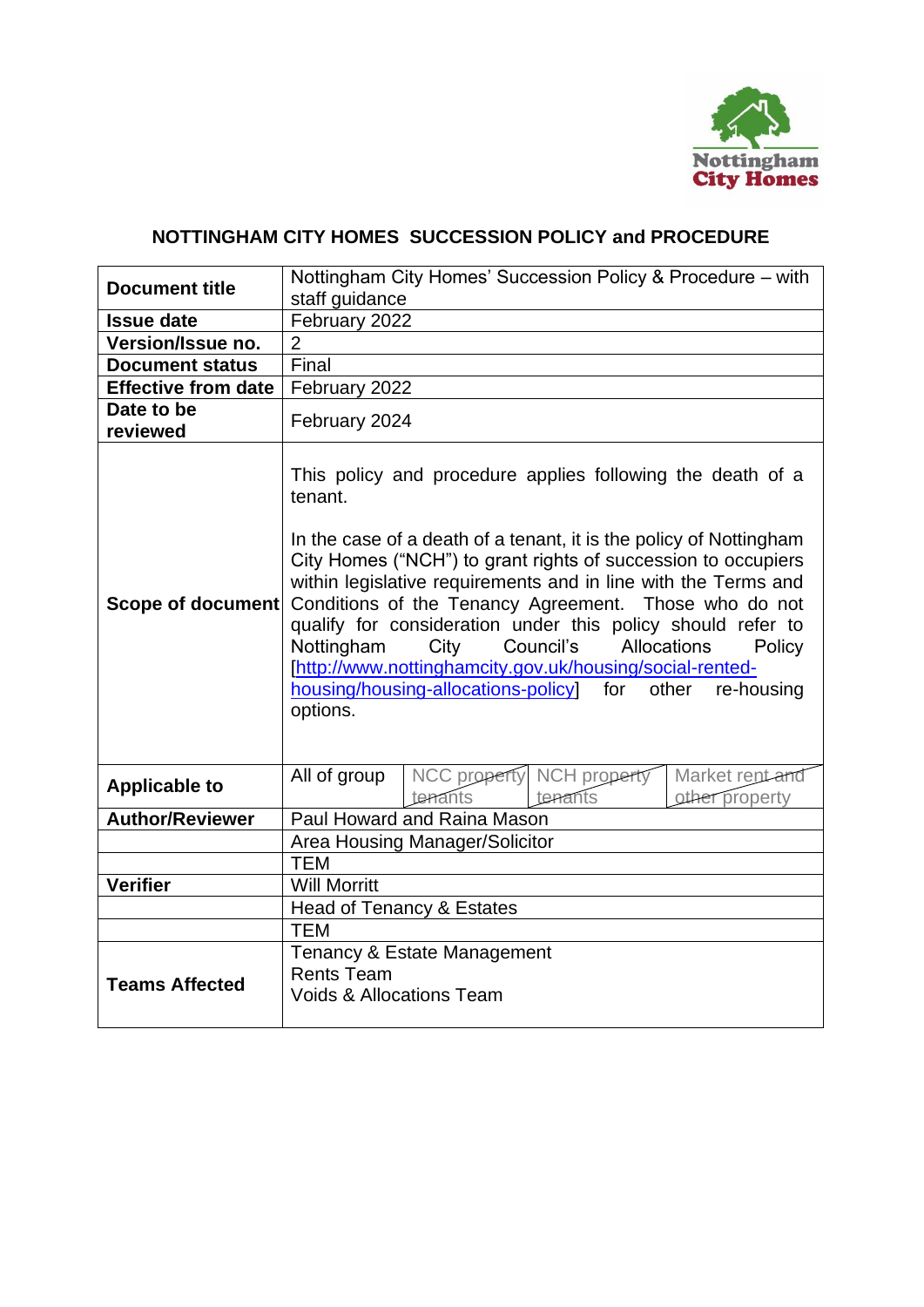### **Index**

|      |                                                                   | Page |
|------|-------------------------------------------------------------------|------|
| 1.0  | Introduction                                                      | 3    |
| 2.0  | The Law – Who can succeed under the Law?                          | 3    |
| 3.0  | Secure Tenancies pre- 1st April 2012                              | 4    |
| 4.0  | Secure Tenancies after 1 April 2012                               | 6    |
| 5.0  | <b>Introductory Tenancies</b>                                     | 8    |
| 6.0  | <b>Demoted Tenancies</b>                                          | 8    |
| 7.0  | <b>Procedure for Statutory Successions</b>                        | 10   |
| 8.0  | Statutory succession cases where the property<br>is too extensive | 10   |
| 9.0  | <b>Succession to Minors</b>                                       | 10   |
| 10.0 | Discretionary "Successions"                                       | 11   |
| 11.0 | <b>Decision Making Process</b>                                    | 14   |
| 12.0 | Ending a Tenancy and assisting those occupying a property 14      |      |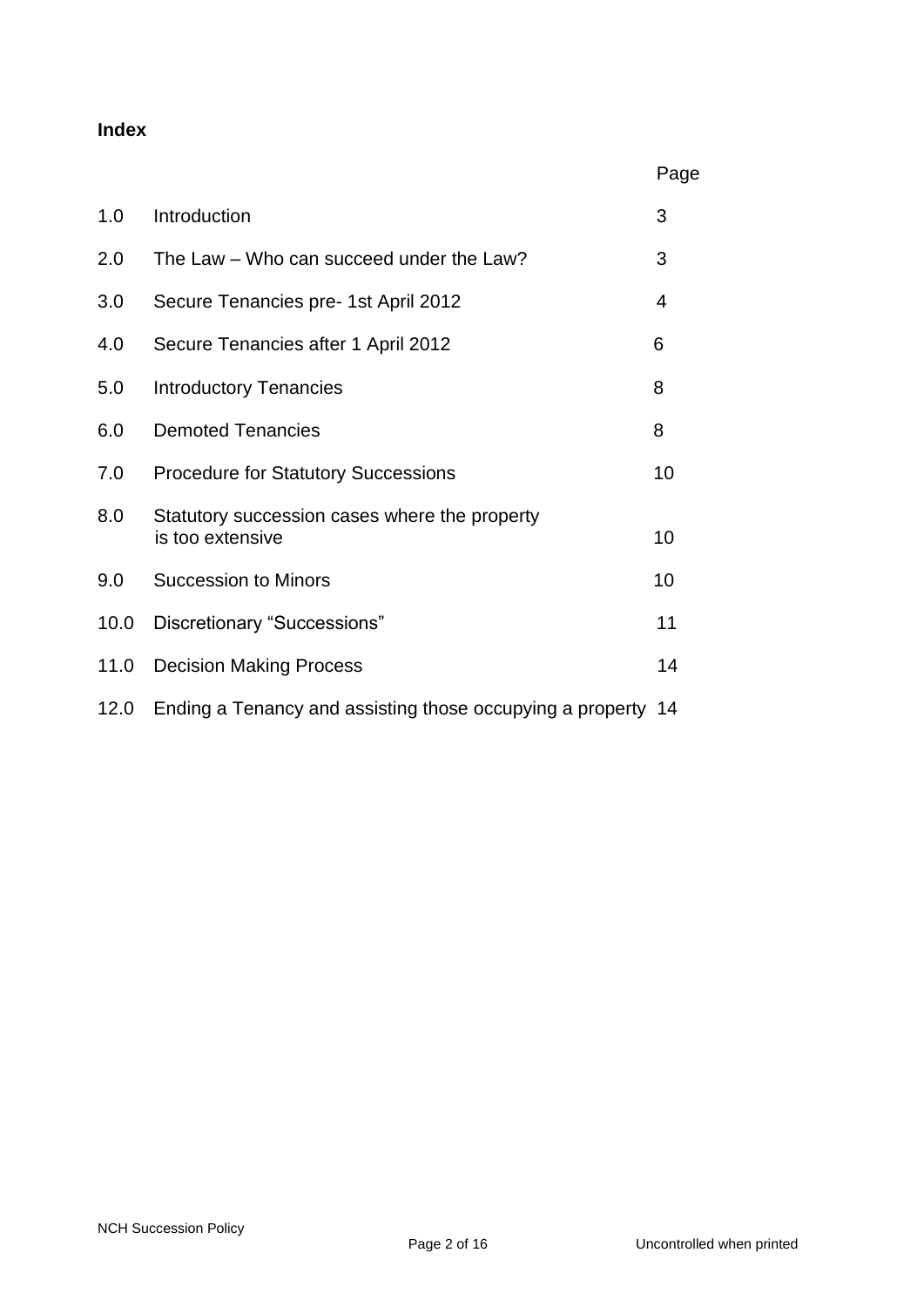# **1.0 Introduction**

- 1.1 Succession is a legal right to succeed to or "inherit" a tenancy following the death of a tenant.
- 1.2 This document sets out Nottingham City Homes' Policy and procedure in such circumstances, in addition to those cases where NCH may consider the granting of a new tenancy to certain occupiers of Council accommodation, upon the death of the tenant. This policy also includes details on how a tenancy can be ended upon the death of a tenant.

# 2.0 **STATUTORY SUCCESSIONS - Who can succeed under the law?**

### 2.1 **The right to succeed – General**

2.2 There can only be one succession in law in England.

#### 2.3 **Successions include;**

• By way of survivorship in the case the joint tenants where one of them has died. In such cases, the remaining joint tenant will succeed to the tenancy. A copy death certificate will be required, or similar proof of death for a tenancy amendment to be made. If remaining the joint tenant does not reside at the property at the time of death of the other joint tenant, then the tenancy may be ended by Nottingham City Homes for non-occupation, by service of Notice to Quit.

Upon a tenant's death in any other way as set out in statute, specifically Housing Act 1985 and any other relevant legislation.

Upon assignment to someone entitled to succeed upon death. Where a tenant wishes to assign, they should consult Nottingham City Homes' Changes to Tenancies Policy for details of the procedure.

• Where the deceased tenant became the tenant of the property by way of exchange and he/she was a successor to the tenancy which he/she assigned in exchange.

#### 2.4 **If succession takes place, then it is the existing tenancy as it stands that is taken over by the successor;**

- Subject to existing arrears or rent credits
- Subject to existing legal notices
- Subject to all rights and responsibilities under the tenancy agreement
- Subject to any rights to compensation for the previous tenant's improvements.
- 2.5 Any "succession" (such as by survivorship) that took place prior to the coming into force of the Housing Act 1980 does not count as a statutory succession.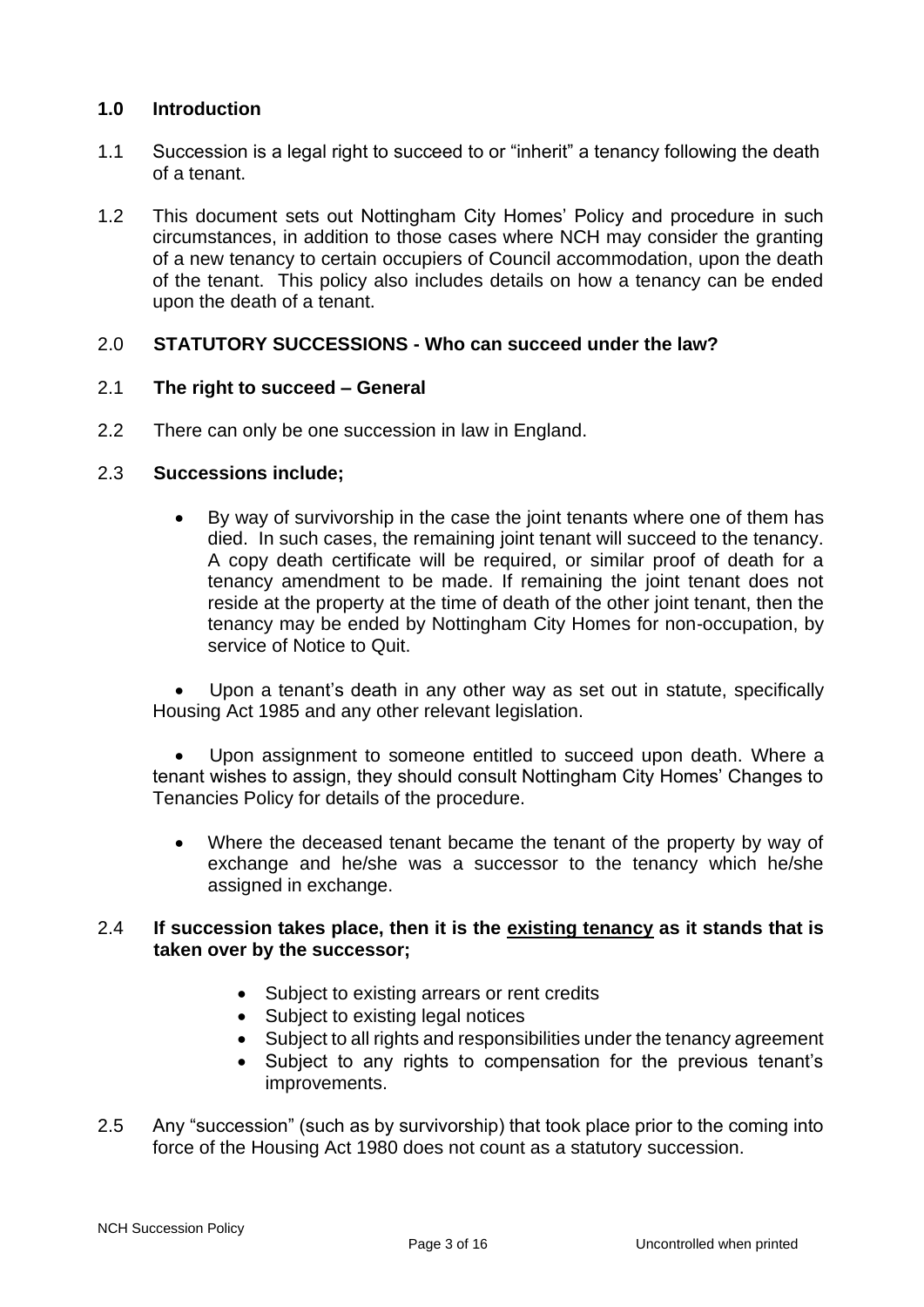- 2.6 There cannot be a joint succession. Therefore if more than one person is entitled to succeed then it is expected that the family will decide who will succeed to the tenancy. Where they are unable to agree, NCH will make the decision.
- 2.7 Spouses and registered civil partners have preference over other family members for secure tenancies entered into before 1 April 2012. For secure tenancies entered into after that date, spouses, registered civil partners and people who lived with the tenant as if they were spouses or civil partners have preference over other family members.
- 2.8 A person under 18 can succeed to a tenancy. The tenancy would have to be held on trust for the child until he or she reaches 18. A trustee can be a family member, a friend or a representative (such as a social worker). It can also be the Local Authority as a last resort. In such circumstances, the family will need to seek independent legal advice before agreement is reached on who acts as trustee.
- 2.9 The rules differ depending on the type of tenancy held by the deceased tenant. In the case of secure tenancies, the rules also differ depending on whether the deceased person's tenancy pre or post-dated 1 April 2012. Further information on this is set out below.

# 3.0 **Secure Tenancies that started BEFORE 1 st April 2012**

- 3.1 The following points should be considered if the tenancy started before 1 April 2012:
	- **a) Has there been a previous succession?** If so, there can be no further statutory succession.
		- Survivorship if one joint tenant dies, the remaining tenant will take the tenancy as a sole tenancy by survivorship regardless of the relationship between the tenants (they do not have to be spouses/partners for example). This is so even if the joint tenant is not occupying the property**.** (But in such cases the tenancy may be ended by NTQ and possession proceedings as the joint tenant is not occupying as only or principal home).

Survivorship counts as a succession and if this has happened there can be no further succession.

- If the deceased tenant themselves statutorily succeeded to the tenancy (as a spouse, civil partner or family member) then there can be no further statutory succession.
- For secure tenancies, assignment whilst a previous tenant was alive, to the deceased tenant, as someone who was entitled to succeed upon death counts as a succession. No further statutory succession is possible.
- Pre-1980 successions should be ignored for the purposes of statutory succession.
- 3.2 If there has been no previous succession then in order to assess whether or not a person occupying the premises can succeed, the following will apply: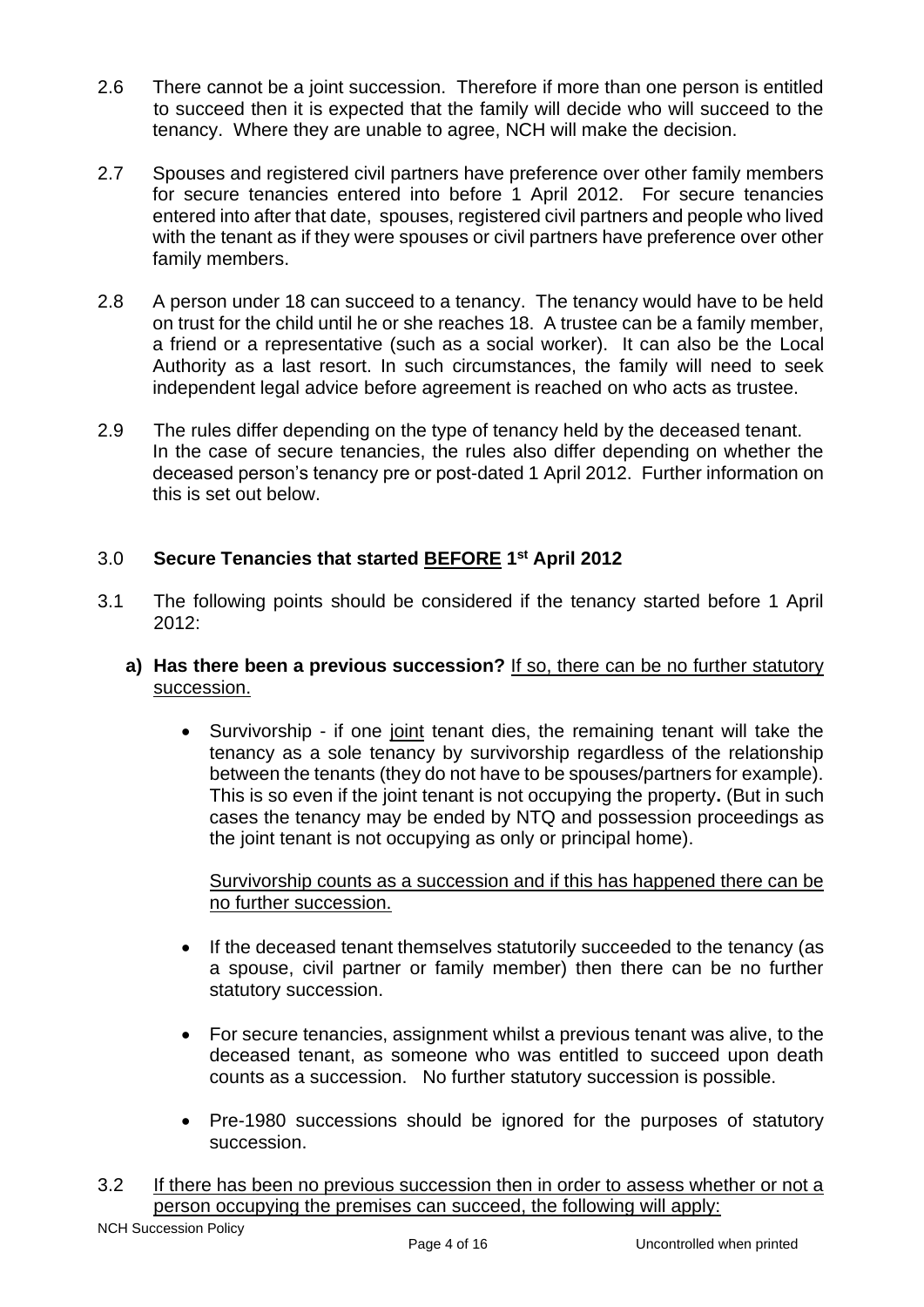# **b) Was the Tenant occupying as only or principal home at date of death?**

- Succession can only take place if the deceased tenant was occupying the premises as his/her only or principal home at the date of death.
- If the deceased was not occupying the property as their only or principal home at the date of death, then there can be no succession. If he/she was so occupying, then consider:

# c) **Is the Applicant a Qualifying person?**

- 3.3 A person is only qualified to succeed if he/she occupied the property as his/her only or principal home at the time of the tenant's death **and**
	- i. He/she is the spouse or civil partner of the deceased tenant **or**
	- ii. He/she is another member of the tenant's family **and** has resided with the tenant for 12 months preceding the tenant's death
- 3.4 **Note:** For tenancies pre dating 1 April 2012, people living together **as if** they were spouses or civil partners fall in to the category of other family members and need to satisfy the 12 month requirement. This is different for tenancies **after** 1 April 2012.

### 3.5 **Qualifying Persons ("Qualifying Persons") are;**

- Spouse or civil partner (same sex couples who have formally registered their relationship under the Civil Partnership Act 2004)
- Someone who lived with the deceased as spouse or civil partner
- Parents
- Grandparents
- Child
- Step-child
- Adopted child
- Grandchild
- Brother/Sister
- Uncle/Aunt
- Nephew/Niece

### d) **More than one Qualifying Person?**

3.6 If there is more than one qualifying person then spouses and registered civil partners take precedence over other family members. If more than one person is entitled to succeed then it is expected that the family will decide who will succeed to the tenancy. Where they are unable to agree, NCH will make the decision.

### **e) No successor**

3.7 Where no-one is eligible for a statutory succession, Notice to Quit should be served by NCH. See section 12.3 on ending the tenancy.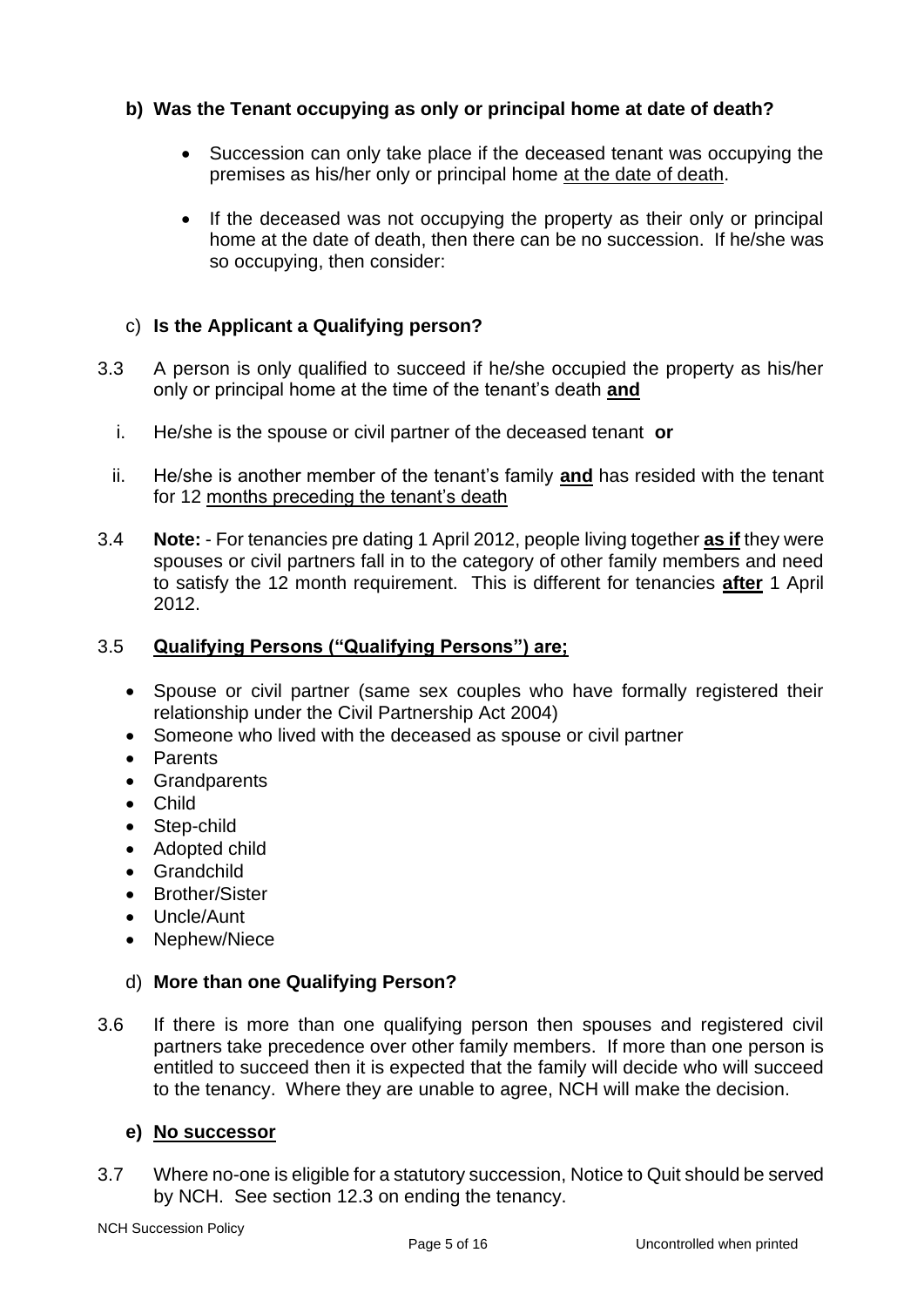# f) **Eligibility**

- 3.8 A statutory successor does not have to prove that they are eligible for an allocation of housing, or complete a habitual residency or eligibility assessment, as succession is not a new allocation under law.
- 3.9 If it is considered that a statutory succession may have occurred, the occupant will be required to complete and sign Form "**CLAIM TO SUCCEED TO A TENANCY ON STATUTORY BASIS"** so that NCH can check that all the criteria is met and update their tenancy records accordingly.

# 4.0 **Secure Tenancies starting AFTER 1 April 2012:**

4.1 The following points should be considered if the tenancy started after 1 April 2012;

### **1) Has there been a previous succession?**

- If one joint tenant dies, the remaining tenant will take the tenancy as a sole tenancy by survivorship regardless of the relationship between the tenants (they do not have to be spouses/partners for example). This is so even if the joint tenant is not occupying the property**.** (But in such cases the tenancy may be ended by NTQ and possession proceedings as the joint tenant is not occupying as only or principal home).
- Survivorship counts as a succession and if this has happened there can be no further succession.
- If the deceased tenant themselves statutorily succeeded to the tenancy (as a spouse, civil partner or family member) then there can be no further statutory succession.
- For secure tenancies, assignment to the deceased tenant as someone who was entitled to succeed upon death counts as a succession. No further statutory succession is possible.
- Pre-1980 successions should be ignored for the purposes of statutory succession.

#### 4.2 If there has been no previous succession then consider:

### **2) Tenant occupying as only or principal home at date of death?**

- Succession can only take place if the deceased tenant was occupying the premises as his/her only or principal home at the date of death.
- If the deceased was not occupying as only or principal home at date of death then there can be no succession.

If he/she was so occupying, then consider:

# **3) Is the Applicant a Qualifying person?**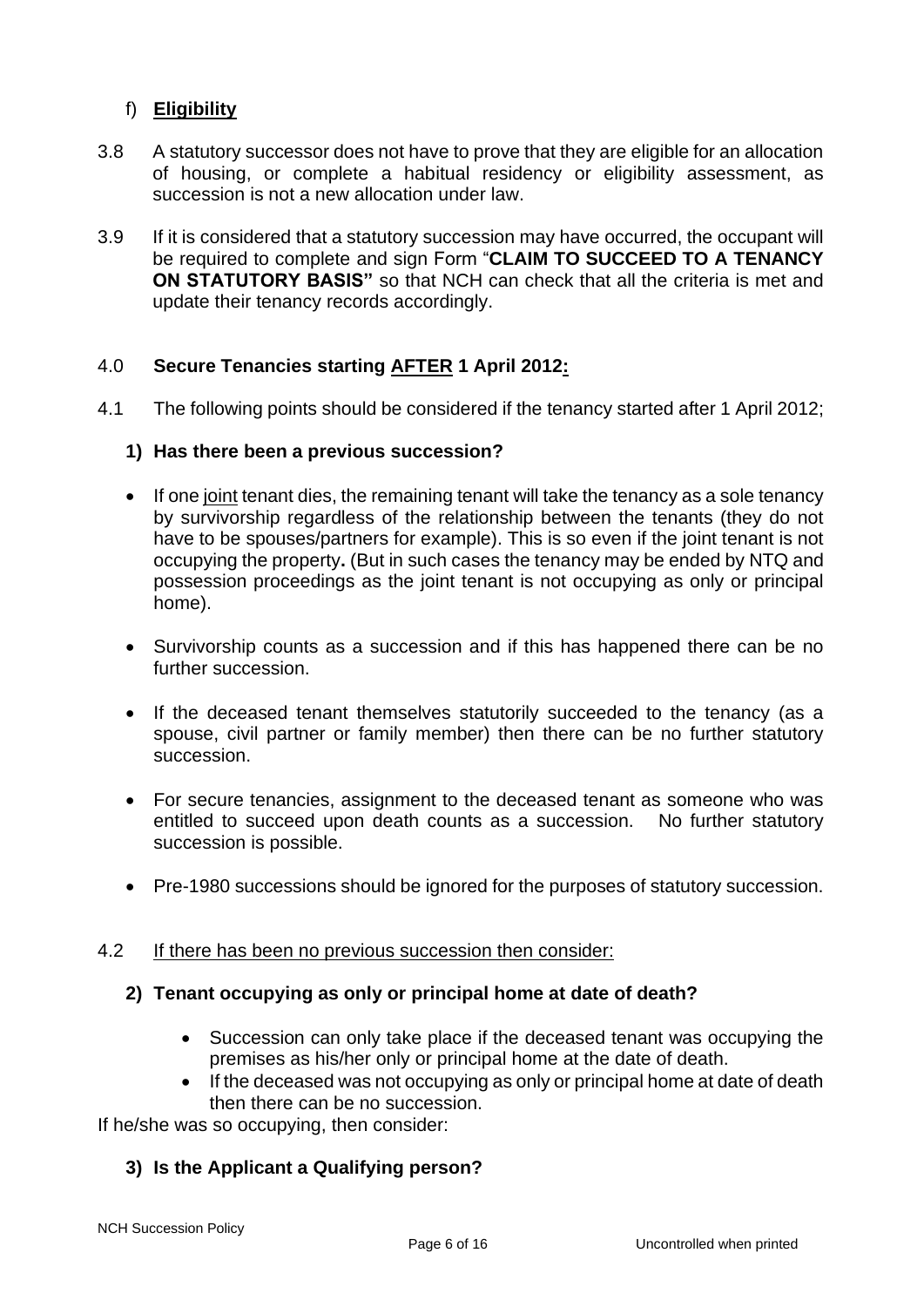- 4.3 A person is qualified to succeed the tenant under a secure tenancy of the dwelling house where the tenancy started AFTER April 2012 if:
	- a) He/she occupies the dwelling house as his/her only or principal home at the time of the tenant's death **and**
	- b) He/she is the tenant's spouse or civil partner (and this includes cohabitees- i.e. people living together as spouses or civil partners who do **not** have to have lived in the accommodation for 12 months)

Note – family members/qualifying persons, are not entitled to succeed on a statutory basis if the tenancy commenced after 1<sup>st</sup> April 2012.

- 4.4 If the criteria in a) and b) above is met, then that person succeeds to the tenancy on a statutory basis. If it is considered that a statutory succession may have occurred, the occupant will be required to complete and sign Form "**SS1 CLAIM TO SUCCEED TO A TENANCY ON STATUTORY BASIS"** so that NCH can check that all the criteria is met and update their tenancy records accordingly.
- 4.5 If the applicant is **not** a Qualifying Person, they cannot statutorily succeed.

#### **4) Does the applicant need to be considered for a discretionary succession instead?**

- 4.6 Statutory succession rights of other family members are not available automatically after 1 April 2012. Instead, under section 86A(2) Housing Act 1985, a person is qualified to succeed if there is no qualified spouse or civil partner and an express term of the tenancy allows for a person (other than a spouse or civil partner) to succeed and the succession is in accordance with the term.
- 4.7 The relevant term of the Council's tenancy terms and conditions currently states that where there is no spouse or civil partner, Nottingham City Homes **may** grant a discretionary succession to qualifying family members if they have been living with the tenant for at least 12 months prior to the date of death and that any decisions in relation to discretionary succession will be made in line with this policy (see section 10 on Discretionary Successions). Should the tenancy agreement terms be amended at any point, then those terms will be taken to apply to this policy in substitute of the current terms.
- 4.8 If a decision is made to consider a discretionary succession and that application is successful, a new tenancy will be granted rather than the old tenancy continuing. This may be a grant of a new tenancy at the current property or of a more suitable property. The deceased person's tenancy will not continue. See section 10 on Discretionary Successions.

### **5) No successor**

4.9 Where no-one succeeds to the tenancy Notice to Quit should be served by NCH.

# **6) Eligibility**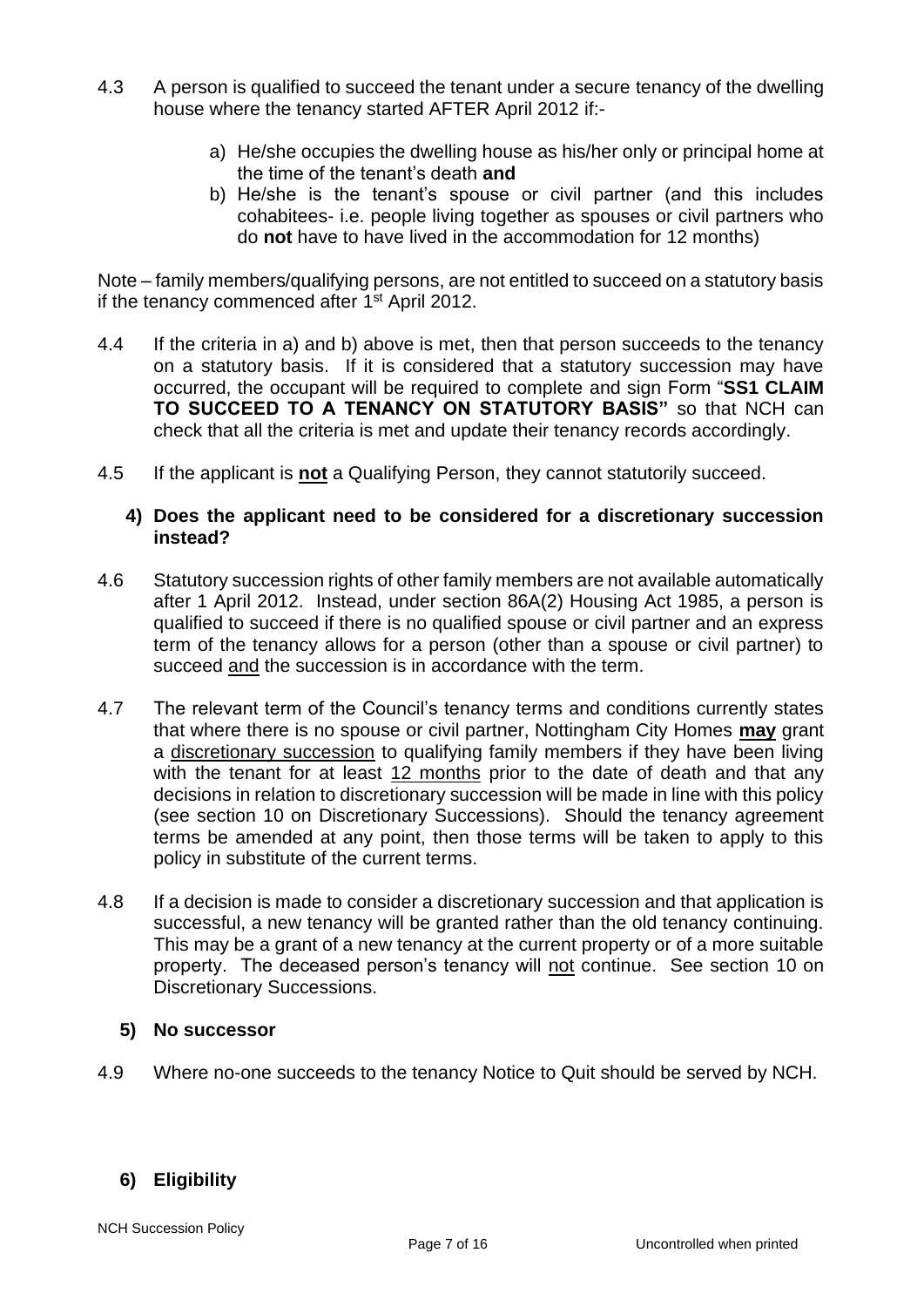4.10 A statutory successor does not have to prove that they are eligible for an allocation of housing, or complete a habitual residency or eligibility assessment, as succession is not a new allocation under law.

### 5.0 **Introductory Tenancies**

5.1 The position for introductory tenancies is the same as for secure tenants post 1 April 2012.

# 6.0 **Demoted Tenancies**

6.1 The following points should be considered;

# 1) **Has there been a previous succession?**

• If the tenant was a successor then the tenancy ceases to be demoted when the tenant dies, but does not become secure.

If one joint tenant dies, the remaining tenant will take the tenancy as a sole tenancy by survivorship regardless of the relationship between the tenants (they do not have to be spouses/partners for example). This is so even if the joint tenant is not occupying the property. (But in such cases the tenancy can be ended by NTQ and proceedings as the joint tenant is not occupying as only or principal home). Survivorship counts as a succession and if this has happened there can be no further succession.

- If the deceased tenant statutorily succeeded to the tenancy when it was secure or introductory (as a spouse, civil partner or family member) then there can be no further succession.
- If the deceased became the tenant on assignment by way of exchange and he was a successor to the tenancy which he assigned in exchange, then that counts as a succession
- If this tenancy was assigned to the deceased tenant as someone who was entitled to succeed upon death then that counts as a succession. No further succession is possible.
- Ignore pre-1980 successions.
- 6.2 If there has been no previous succession then consider;

# **2) Was the tenant occupying the property as only or principal home at date of death?**

- 6.3 Succession can only take place if the deceased tenant was occupying the premises as his/her only or principal home at the date of death. If the deceased was not occupying as only or principal home at date of death then there can be no succession.
- 6.4 If he/she was so occupying, then consider;

### **3) Is the Applicant a Qualifying Person?**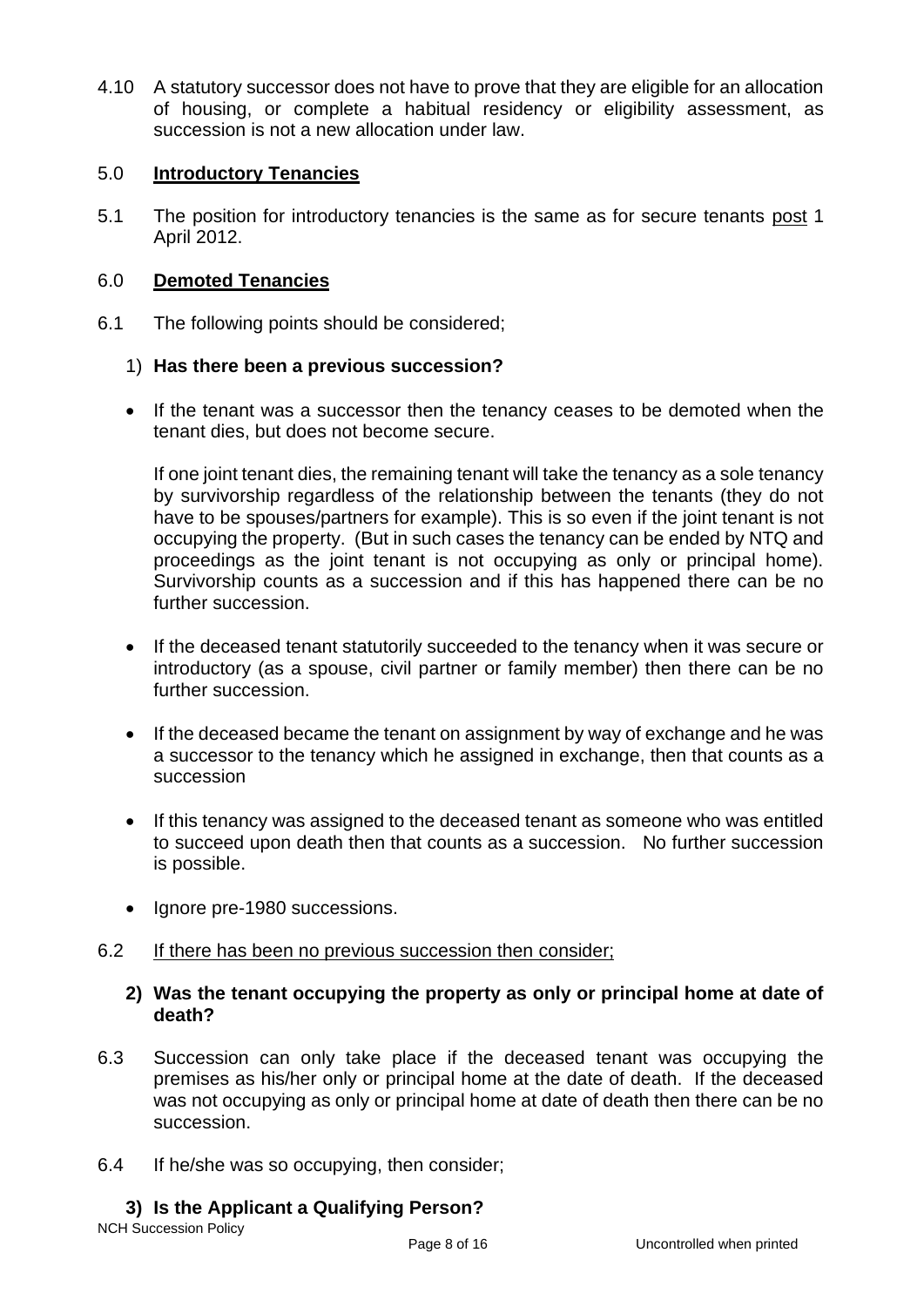# **A person is qualified to succeed if:-**

- a) He occupies the property as his only or principal home at the time of the tenant's death and
- b) He is a member of the tenant's family (see list of Qualifying persons in section 3.5 above) and
- c) He has resided with the tenant throughout the period of 12 months ending with the tenant's death.

# **4) More than one Qualifying Person?**

- 6.5 If more than one person is qualified to succeed then the tenant's spouse/civil partner or person residing with them as such is preferred over other family members. Whether there are two or more other family members then the person preferred should be agreed between them and failing that NCH will make the decision.
- 6.6 See section "Secure tenancies pre-2012" for definition of Qualifying family members.
- 6.7 **Note**:- all family members need to satisfy the 12 month occupancy requirement.

#### **5) No Successor**

6.8 Where no-one succeeds to the tenancy and no discretionary succession is to be considered, see section 12 on how to end the tenancy

#### 7.0 **Succession to Minors**

7.1 It is important to note that in cases where the statutory successor is a minor, it will be necessary for the tenancy to be held on trust for the minor, until they reach the age of 18. In such cases, any person requesting to hold a tenancy on trust for a minor, will be required to seek independent legal advice.

#### 8.0 **Statutory succession cases where the property is too extensive**

8.1 In certain cases of statutory succession, NCH may decide that it is reasonable to seek possession on the basis that a property is too extensive for the successors needs. Such action will be taken in accordance with the relevant legislation and will be dealt with as sensitively as possible, working together with the tenant to try to avoid the need for any court action in such circumstances, an offer of alternative suitable accommodation will be available for any tenant being asked to move where their property is too extensive.

### 9.0 **PROCEDURE FOR STATUTORY SUCCESSIONS**

9.1 If it is considered that a statutory succession may have occurred, the occupant will be required to sign Form "**CLAIM TO SUCCEED TO A TENANCY ON STATUTORY BASIS"** so that NCH can check that all the criteria is met and update their tenancy records accordingly.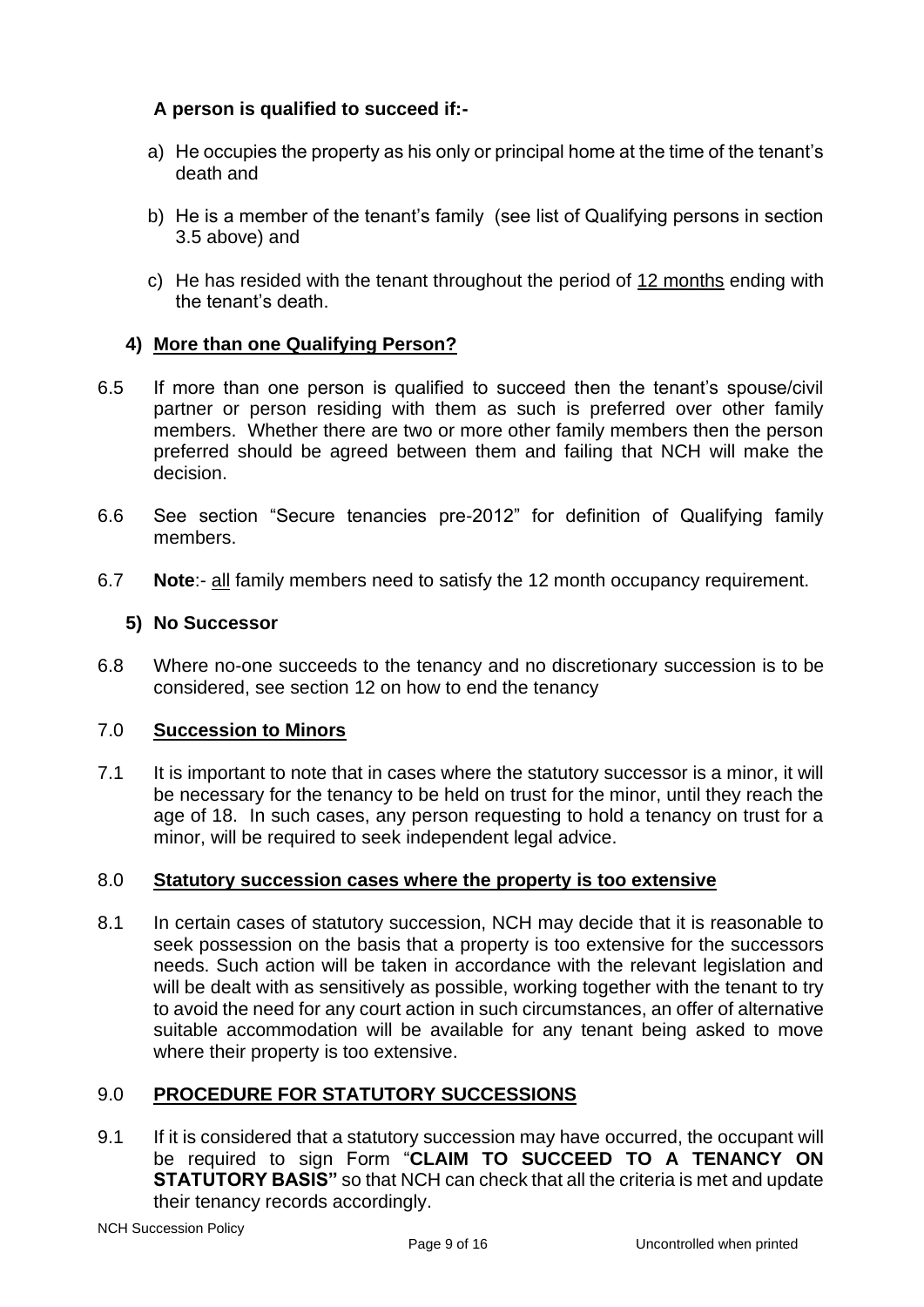### 9.2 **Decision Making**

- 9.3 Any checks to confirm a statutory succession has taken place, can be processed by a Housing Officer or Housing Patch Manager and notification will be given to the tenant. In such cases, if an officer considers it appropriate to do so, the case may be referred to the Tenancy Management Panel for consideration instead. **This could be necessary for a number of reasons, including:**
	- There are competing applicants claiming a right to succeed statutorily
	- The successor is a minor and a decision needs to be made as to who will hold the tenancy on trust for the minor if appropriate
	- An applicant is claiming a statutory entitlement to succeed, however they have failed to provide sufficient proof of their eligibility or that they meet the qualifying criteria
	- An applicant has succeeded to a tenancy, but the property is too extensive, so consideration has to be given to whether or not it is appropriate to seek possession

#### 10.0 **DISCRETIONARY "SUCCESSIONS"**

- 10.1 In certain circumstances as set out below and in the relevant terms and conditions of tenancy, NCH will consider a discretionary succession, which is the allocation of a new tenancy, to an eligible person.
- 10.2 This section should be read in line with the Council's current terms and conditions of tenancy which set out any circumstances that additional statutory or discretionary successions may be considered and must be read in conjunction with the Council's Allocations Policy.
- 10.3 Unlike with statutory successions, this is not an automatic right and will only be considered in line with this policy. In such cases where a request for a discretionary succession is authorised, the tenancy of the deceased will not continue and instead, a new tenancy will be allocated. That tenancy may be at the existing property, or at a suitable alternate property, as outlined below.

10.4 NCH (Allocations Panel) will consider a discretionary succession only in the following circumstances:

- a) The occupier **("the Applicant")** is a family member that had been residing at the premises as their only or principal home for a period of at least 12 months preceding the tenant's death including at the date of death; **and**
- b) The original tenancy commenced after 1 April 2012 (if the tenancy commenced before this date, the applicant may be entitled to a statutory succession if they can provide proof to demonstrate they qualify); **and**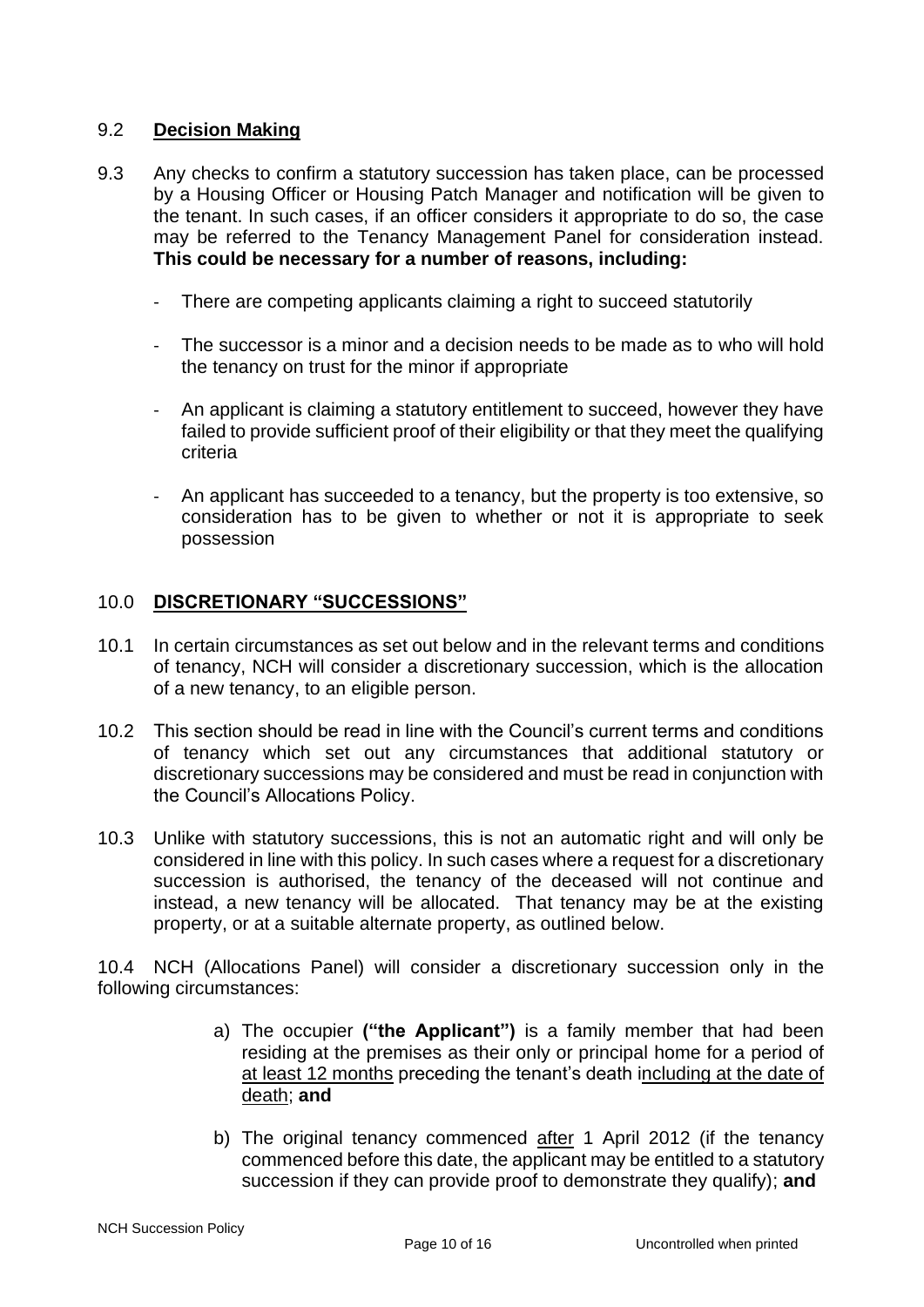- c) There has been no previous succession (after April 1980); **and**
- d) The Applicant is over 18. Discretionary successions to a minor will not be considered, however in such cases, assistance will be given to the family with re-housing options, in line with the Council's Allocations Policy.
- e) An Applicant follows the procedure and meets the criteria as set out in section 10.8 below.

#### 10.5 **The relevant family members that can be considered for discretionary allocations are as follows:**

- Someone who lived with the deceased as if spouse or civil partner.
- Parents
- Grandparents
- Child
- Step-child
- Adopted child
- Grandchild
- Brother/Sister
- Uncle/Aunt
- Nephew/Niece
- 10.6 **Note:-** spouses and civil partners are still eligible to succeed on a **statutory** basis if the original tenancy commenced **after** 1 April 2012 tenancies. For tenancies that started **before** April 2012, the above family members may also succeed on a statutory basis so it is not necessary for them to apply to be considered for a discretionary succession.
- 10.7 In any request for a discretionary succession, a spouse or civil partner will be given precedence over any other family member.
- 10.8 In addition to the requirement that applicants must satisfy a), b), c) and d) at 10.4 above, requests for discretionary successions **will only be considered by the Allocations Panel, if the applicant meets the following criteria**:
	- i. That the Applicant has signed and returned a "**DS1 REQUEST FOR A DISCRETIONARY SUCCESSION FORM**" within 28 days of receiving the form (or longer if NCH consent to extend that period)
	- ii. That the Applicant has notified NCH of the death of the tenant, within 8 weeks of the tenant's death, or longer if NCH consider there are exceptional circumstances and this was not possible
- iii. That the Applicant is eligible for social housing (as defined in the Allocation Policy and any relevant legislation and Regulations)
- iv. That the Applicant has provided all requested information, evidence and documents to NCH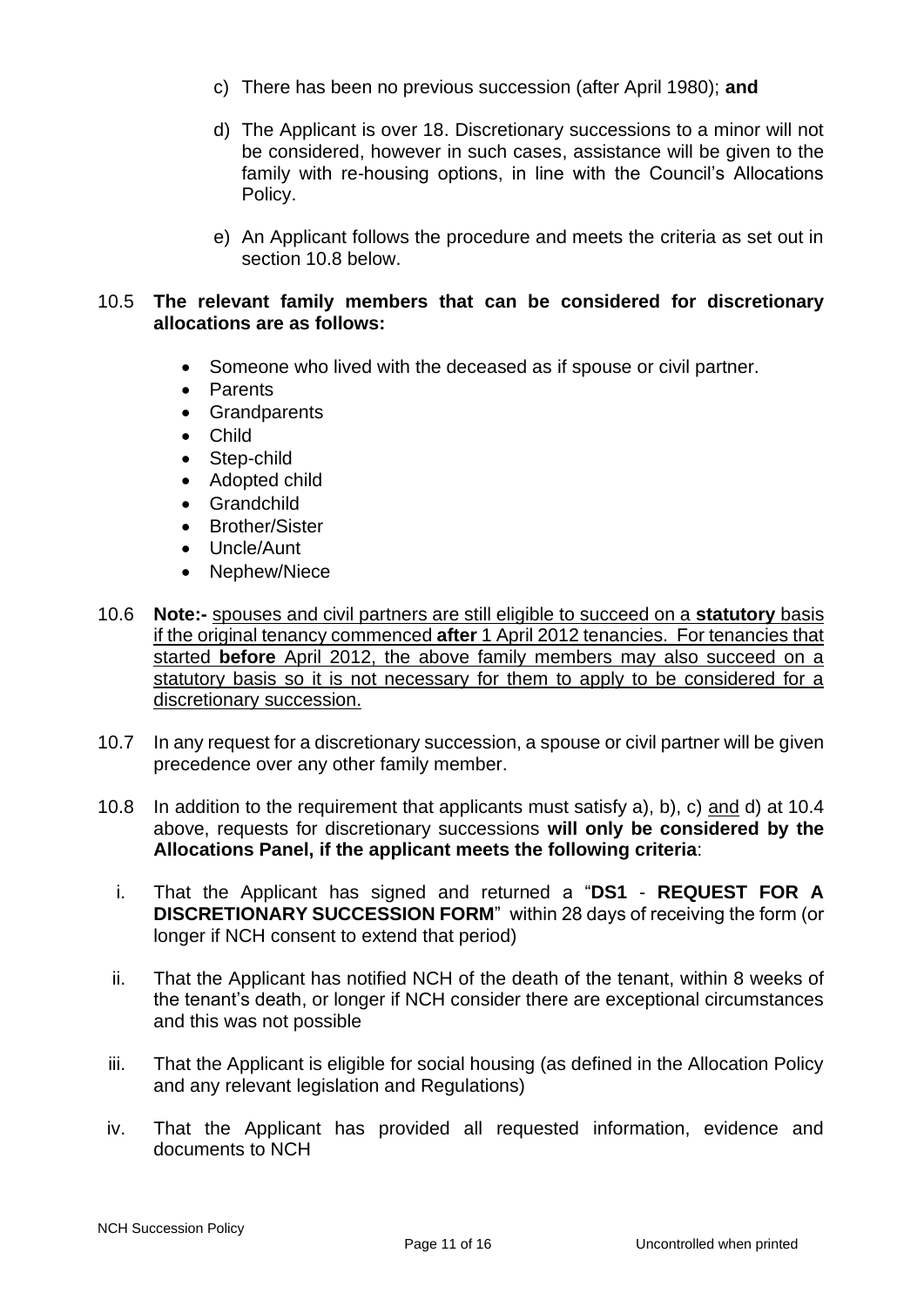- v. That the Applicant can demonstrate that they have a housing need at the time of their application and at the time of allocation of any tenancy, if proof is requested by NCH. An applicant may be required to provide proof of their previous residence.
- vi. That the Applicant does not owe former tenancy arrears and has paid the weekly charge due for occupation of the property since the tenant's death
- vii. That the allocation of any property is in compliance with the Council's Allocations **Policy**
- viii. That prior to the death of the tenant, the tenancy had been conducted satisfactorily, particularly by the Applicant and there was no history of anti-social behaviour or other breach of tenancy

### 10.9 **Consideration to grant a new tenancy at an alternative property**

- 10.10 If an Applicant is accepted as being eligible for a discretionary succession, in a number of circumstances, it will not be appropriate for the deceased tenant's property to be the one allocated to the applicant. In such circumstances, applicants would be offered suitable alternative accommodation. Only one offer of suitable alternative accommodation will be made in line with the Council's Allocations Policy.
- 10.11 In deciding whether or not an applicant should remain in the deceased tenant's property or if they should be provided with suitable alternative accommodation, **the following (non-exhaustive) factors will be considered by the Allocations Panel:**
	- a. That the best use of social housing stock is being made by the allocation, including the size of the property in relation to the size of the household in occupation at the date of the tenant's death and the date of allocation of any new tenancy. This factor will be the primary consideration and will be given weight above all other factors
	- b. If the property is in a sheltered scheme the prospective tenant must fulfil the individual schemes age and eligibility criteria
	- c. If the property is subject to an age qualification the prospective tenant must be of the appropriate age.
	- d. If the property is a 2 or 3 bedroom bungalow the prospective tenant must require bungalow accommodation due to medical or other welfare reasons.
	- e. The Applicant's contributions (financial) to the tenancy over time
	- f. The Applicant's age and how long they have resided at the premises
	- g. Any other matters relevant in the circumstances of the case

#### 10.12 **All Other Occupiers:**

10.13 Any other occupiers that do not meet the criteria for a discretionary or statutory succession, under the succession provisions outlined above, will be required to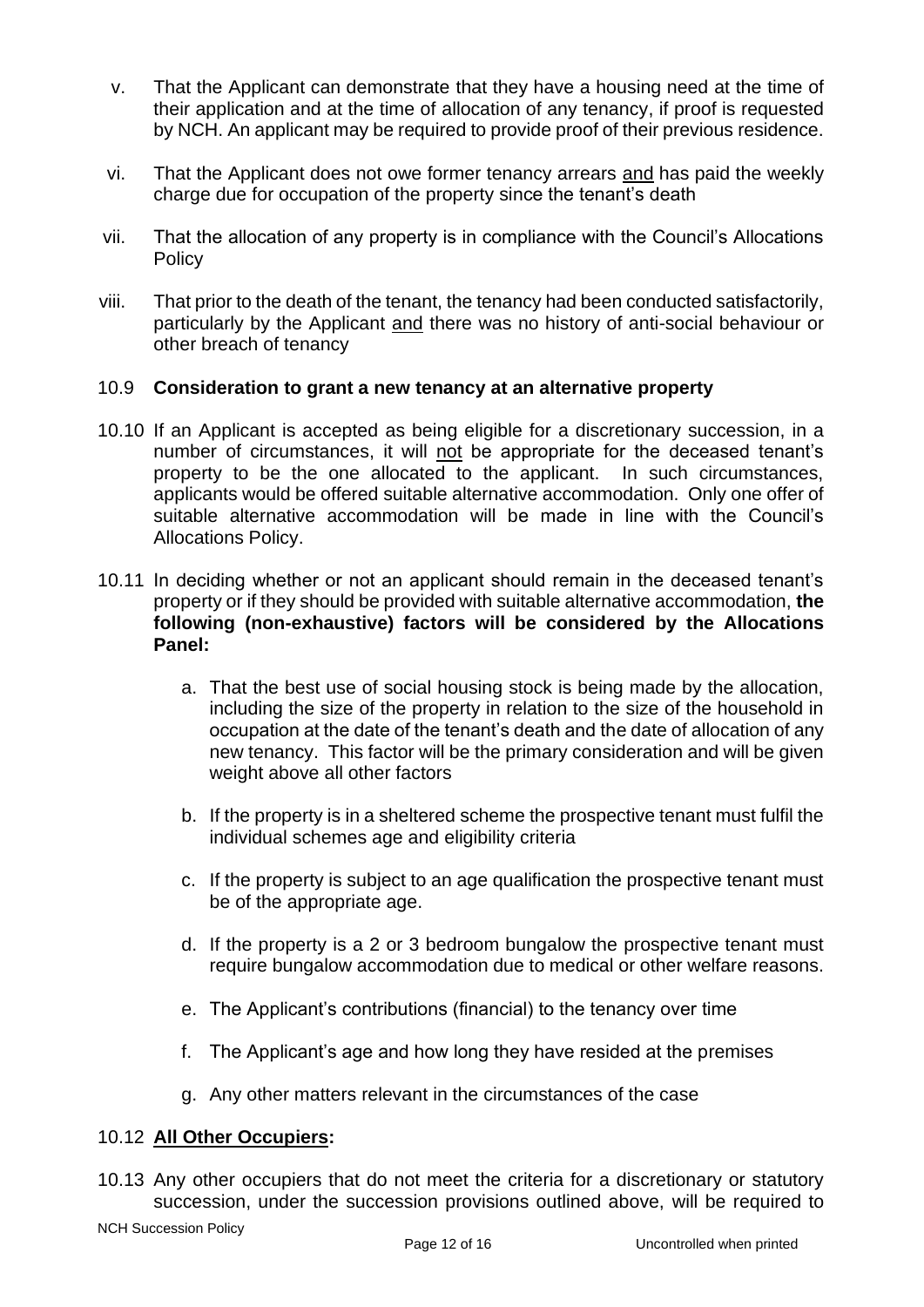vacate the property. Notice to Quit will be served to end the tenancy of the deceased tenant.

10.14 Prior to the commencement of any possession proceedings against any occupiers of the property (for example other family members that resided with the tenant at the time of death), they will be requested to make representations, about any personal circumstances they wish NCH (Allocations Panel) to consider. They will also be required to provide certain information and to complete a Homelink Application to capture their circumstances. Any representations must be made within 28 days of NCH writing to "all occupants" or an occupant directly, inviting them to make any such representations or if no such letter is sent (for example because NCH are unaware of any occupant remaining in the property), within 28 days of any Notice to Quit being served.

# 10.15 **Those occupants that wish to be considered under this section must**:

- 1. Be eligible under the Council's Allocations Policy (this policy can be found on the Council's and NCH's website); and
- 2. Have been occupying the property at the time of the tenant's death as their only or principal home and at least 12 months prior to the tenant's death or less if the Applicant can demonstrate that they gave up a tenancy in order to be a carer for the deceased tenant; and
- 3. Be over 18; and
- 4. Not have other accommodation that is available for their occupation. Such accommodation may for example be any other accommodation that NCH consider it is reasonable to expect them to occupy in order to meet their housing needs. Housing needs may be assessed on the basis of the household size and type in occupation as at the date of the tenant's death and the date of allocation of any new tenancy.
- 5. Not have the financial ability to meet their own housing needs for example in the private rented sector
- 6. Have notified NCH of the death of the tenant, within 8 weeks of the tenant's death or longer if NCH consider there are exceptional circumstances and this was not possible
- 7. Have provided all requested information, evidence and documents to NCH
- 8. Have paid the weekly charge due for occupation of the property since the tenant's death
- 9. Not have engaged in any anti-social behaviour or acts that would constitute breaches of the council's terms and conditions of tenancy
- 10.Detail their representations and circumstances that they wish NCH to take in to account prior to issuing possession proceedings
- 10.16 If the Allocations Panel do allow a tenancy to be granted to a person under this section, this will be by way of direct offer under the Allocations Policy. Direct offers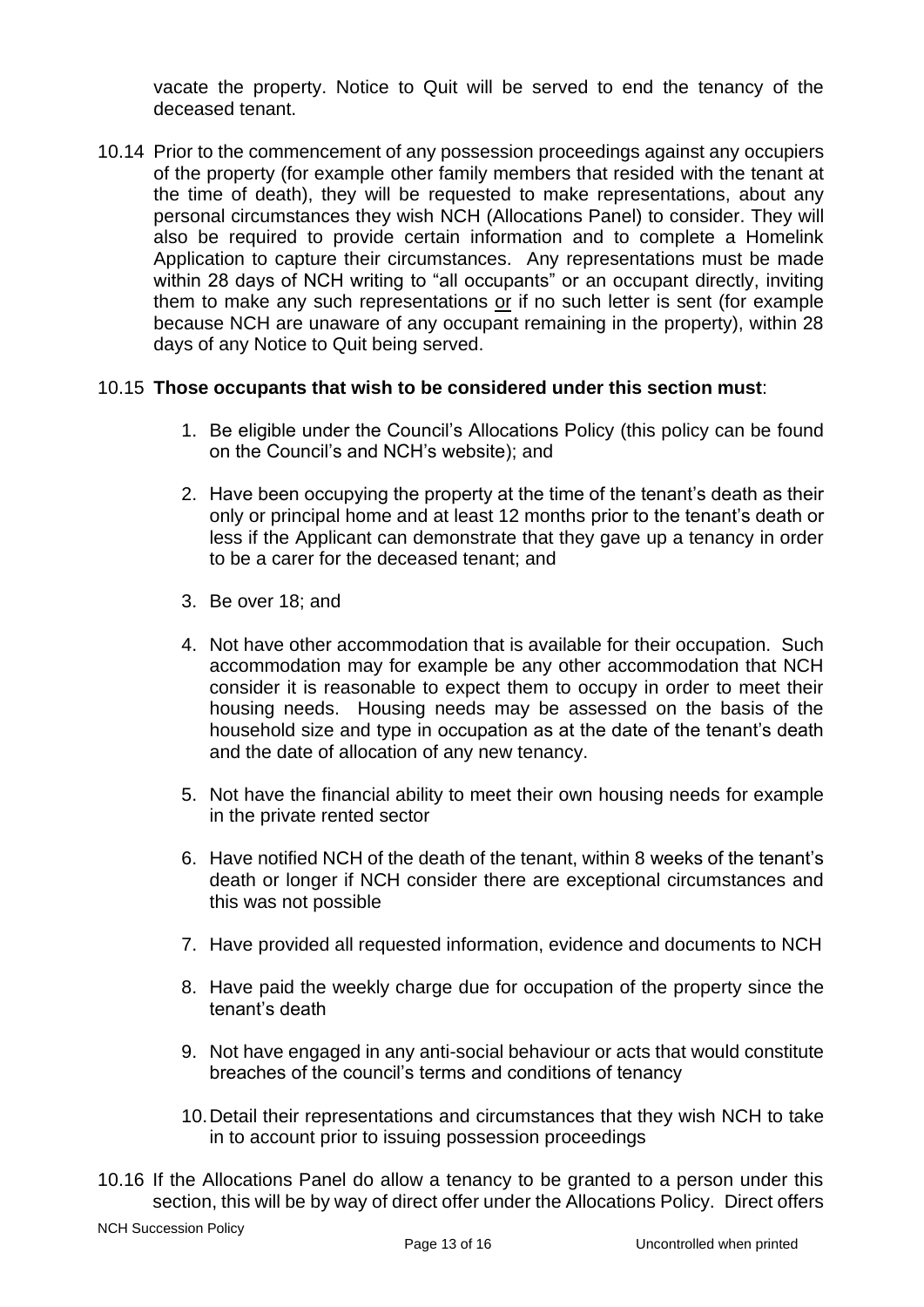made under this section, will be of a new tenancy in suitable housing accommodation, taking in to account the best use of housing stock. In exceptional cases, the offer of a new tenancy may be the deceased person's property. Each such case will be considered on its individual circumstances and offers will be made in line with the Council's Allocations Policy taking in to account the size of the property in relation to the size of the household, the type of property and any other relevant factors that NCH consider appropriate in the circumstances.

### 10.17 **Late Notification of Death of Tenant (Discretionary Successions and All Other Occupants)**

10.18 If any applicant does not notify NCH of the death of a tenant within 2 months of the person's death, NCH may take that in to account in deciding whether or not to exercise any discretion in the favour of an Applicant/occupant, once they are notified of a death. Furthermore, if such situations extend to circumstances where an occupant has failed to notify us of a tenant's death **and** has continued to benefit from occupation of the premises, NCH is entitled to refuse consideration for a discretionary succession.

#### 11.0 **Decision Making Process**

- 11.1 In cases concerning 'discretionary successions' and 'All other Occupiers' that make representations, decisions regarding the allocation of accommodation will be made by an NCH panel, (Allocations Panel) in liaison with Nottingham Homelink.
- 11.2 If Applicants are approved as qualifying for an allocation of accommodation under this section, thereafter they will be dealt with through Nottingham Homelink and under the rules contained within the Council's Allocations Policy.

#### 12.0 **ENDING A TENANCY AND ASSISTING THOSE OCCUPYING THE PROPERTY**

- 12.1 In the case of the death of a tenant, at the appropriate point, it will be necessary to end the tenancy of the deceased tenant by way of Notice to Quit, unless a statutory succession has taken place.
- 12.2 NCH aims to end tenancies sensitively. However, it is an inevitability that the deceased person's tenancy has to be ended even where other steps are being taken to assist the remaining occupiers. Remaining occupiers should note that following this, they will be liable for any charges for occupying the property should they continue to reside there.

#### 12.3 **Procedure for Ending the Tenancy**

12.4 If NCH consider that a statutory succession has occurred by operation of law, then the tenancy will continue and there is no need for a Notice to Quit to be served. (The exception to that will be if the successor wishes to serve notice themselves and give up their rights to the property or if a successor is not occupying the property at the time of death).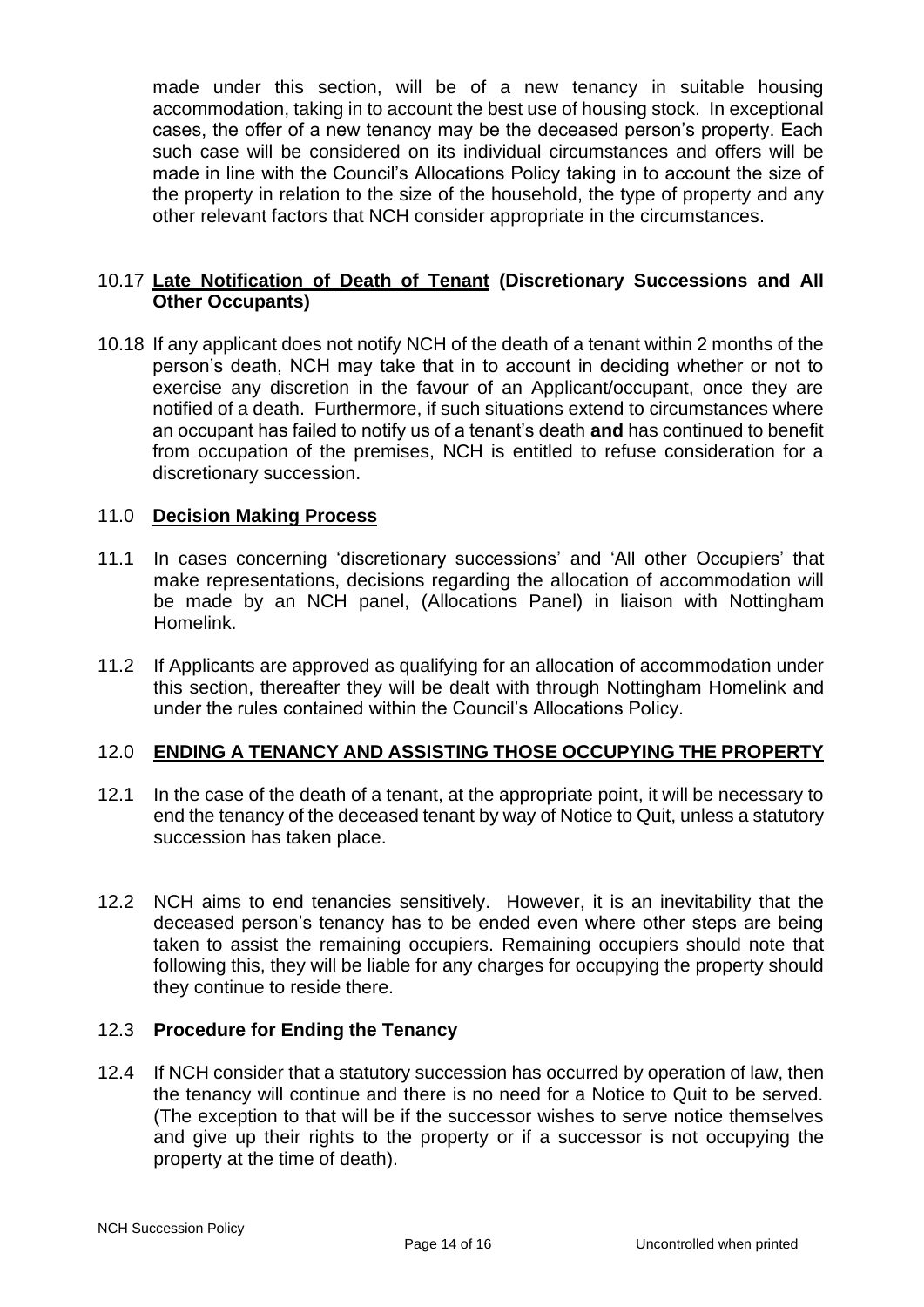12.5 In all other cases, it is necessary for NCH to serve a Notice to Quit on the property and the Public Trustee, including where there are no potential successors.

Full details can be obtained from the government website under "Tenancy agreements: a guide for landlords (England and Wales) under section 7 "If your tenant dies without an executor or a will".

Occupants that remain in occupancy at the property after the expiry of a Notice to Quit will not be regarded as a tenant (and payment for occupation does not constitute rent or create any implied tenancy).

12.6 In the absence of a response from occupants to any correspondence within the time limits requested / a failure to provide adequate information, or if a decision is made not to allow a direct offer to an occupier, possession proceedings will be commenced.